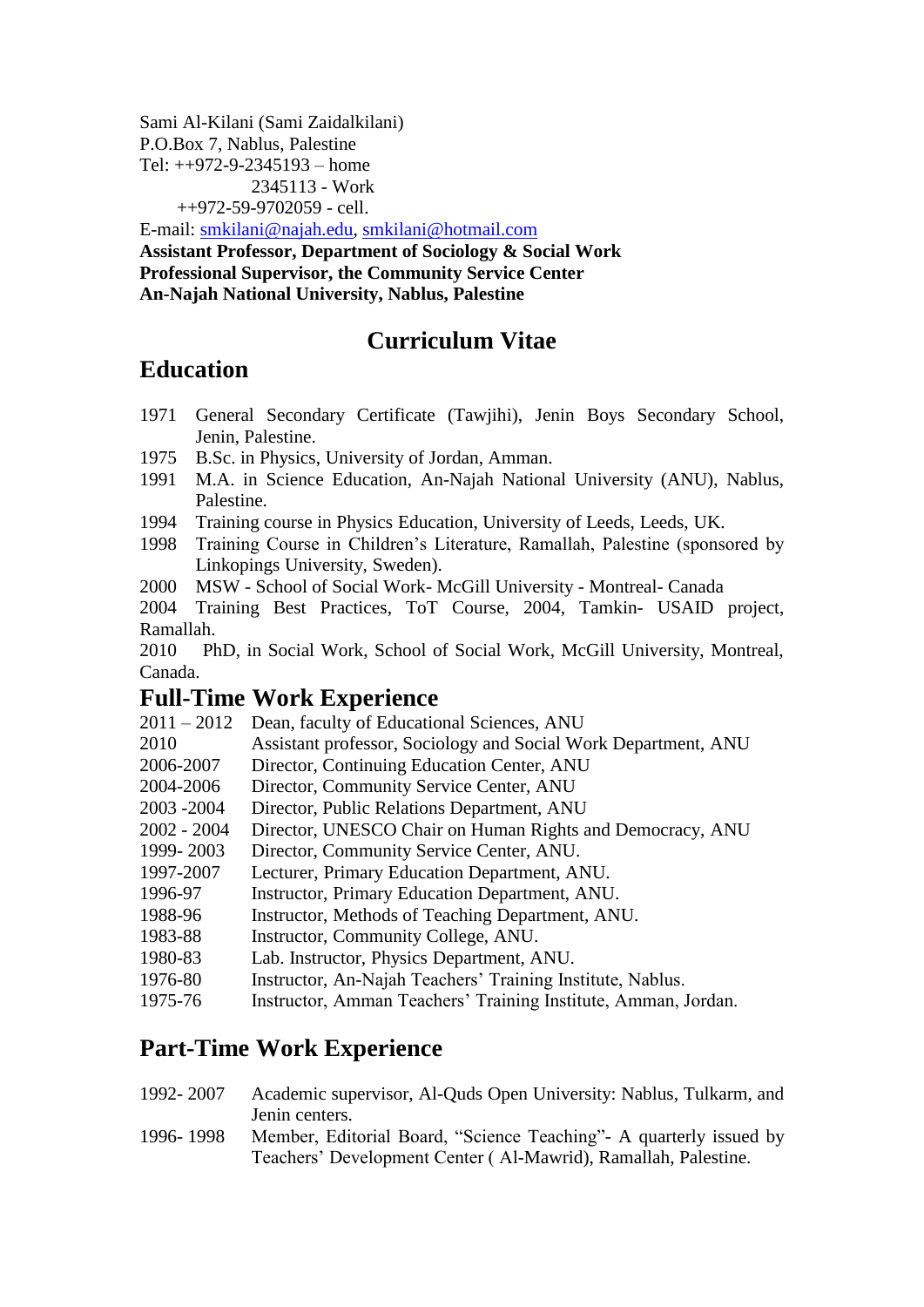| 1996-2000  | Report Editor and Translator, Palestine Economic Policy Research               |
|------------|--------------------------------------------------------------------------------|
|            | Institute (MAS), Jerusalem.                                                    |
| 1997-2003  | Editor, Palestine Development reports 1997, 2002, 2004                         |
|            | Development Project<br>Sustained<br>Human<br>and                               |
|            | Development Studies Program, Bir Zeit University,                              |
|            | Palestine.                                                                     |
| 1996-2007  | Trainer and facilitator on democracy and civic education, Panorama             |
|            | center for community development and dissemination of democracy,               |
|            | Jerusalem; and the Palestinian Independent Commission for Citizen's            |
|            | Rights - Ramallah.                                                             |
| 1996-1997  | Segment Writer, Sesame Street -Palestine (sponsored by Children's              |
|            | TV. Workshop, New York, NY), Jerusalem.                                        |
| 1983-86    | Columnist, Al-Fajr Daily Newspaper, Jerusalem.                                 |
| 1989-90    | Columnist, Al-Bayariq Weekly Newspaper, Baqa El-Gharbiyyah.                    |
| 1990-92    | Columnist, As-Sada Weekly Newspaper, Jerusalem.                                |
| 2000-2001  | Columnist, Al-Ain Weekly Newspaper, Nazareth.                                  |
|            | 2005-2007 & 2010 Producer and Presenter, Radio Show "Colorful clips", An-Najah |
| F.M. Radio |                                                                                |

## **Freelance Consultant and Trainer in Community Work and Civic Education.**

#### **A sample of relevant projects include**:

- Bio-Agricultural Diversity Project, An-Najah National University and UNDP: Consultant and trainer on community participation and community organization in the framework of the project, 2001.
- Evaluation of the TRC (Training and Rehabilitation of Released Prisoners), team member, 2003.
- Psychosocial Support Project for Marginalized Villages in North West Bank, CSC and MOVIMONDO- ITALY, 2004
- "Psychosocial Needs of Palestinians in North West Bank" Study, supervisor, 2005.
- Consultant on community participation in Cities Development Strategies (CDS), Ramallah, Al-Bireh and Beitunia, 2006
- Consultant on community participation in Cities Development Strategies (CDS), Salfit, 2006
- Consultant on community participation, Jenin district development plan, 2008.
- Consultant on social sector, Strategic Development Plans for different districts in West Bank, 2014, 2013, 2012 & 2011
- Coordinator of awareness and media activities, SASPARM (Support Action for Strengthening Palestinian-administrated Areas capabilities for seismic Risk Mitigation), 2013 (continuinig).
- Designing and Leading many training workshops on participation, empowerment and community development.
- Organizing, leading, facilitating and/or training in many workshops in human rights, democracy and conflict resolution.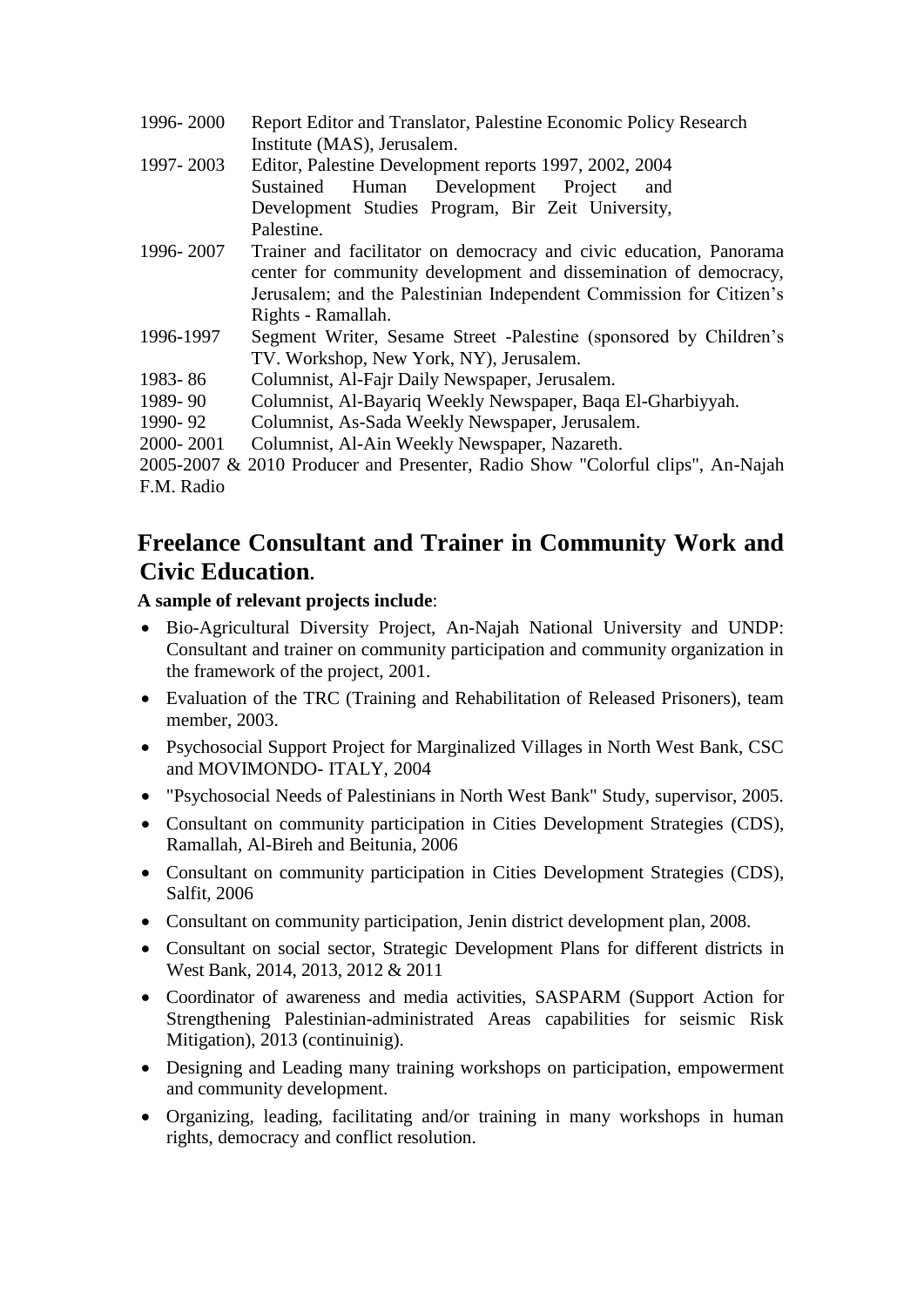## **Other selected Activities**

- Member, Palestinian National Council, 1996 present
- Founding member, Pan Arab Nonviolence Movement, coordinated by Lebanese Corporation for Civic Rights, 2004 - present
- Delegate to the Middle East Peace Talks, Madrid Conference, 1991 and Washington D.C Bilateral Talks, 1991-93.
- Executive Member, Palestinian Democratic Union (FIDA), 1991- present.
- Member, Administrative Committee, Palestinian Writers Union, Jerusalem, 1987-92.
- Member, Administrative Committee, Writers Department Arab Thought Forum, Jerusalem, 1981-84.
- Secretary, Democratic Cultural Action Committees, Jerusalem, 1986-89.
- Executive Member, General Federation of Palestinian Teachers, Jerusalem, 1992-94.
- Cofounder and Member, Israeli- Palestinian Dialogue Group, Nablus- West Jerusalem, 1992- 1998
- Member, Board of Trustees, The Child Cultural Center, Nablus, 1998-2005
- Member, Board of Trustees, Tamer Institution for Community Education, Ramallah, 2000 - 2002
- International Election Observer, South Africa, 1994.
- Executive member in many trade unions, cooperatives, community organizations.

### **Publications**

### **I-Creative Writing (Arabic unless otherwise mentioned)**

#### Single author:

**Opening Locked Windows- Translations beyond Bars,** Ministry of Culture, 2014 **The Berry Girl -** Children story**,** Jerusalem: Early Childhood Resources Center, 2012 **It's Too Early Boy** – Open texts, Nablus: Al-Farouq, 2004

**A Post Card to Laila-** Children story, Ramallah: Ogarit, 2001

**Three Minus One**- short stories, Jerusalem: Palestinian Writers Union, 1991.

**He Kissed The Land and Took Rest**- Poems, Jerusalem: Palestinian Writers Union, 1990.

**Oh Green Thyme**- short stories, Jerusalem: Al-Jamahir Publishers, 1981.

- **A New Promise to Izzedin Al-Qassam** Poems, Jerusalem: Ar-Rowwad, 1982
- **Large number of articles in Palestinian and Arab Literary periodicals and press**.

Co-author:

- **27 short stories from the Occupied Land**, short stories anthology, Ramallah: Afaq, 1977. **Short stories from the Occupied Land, 2<sup>nd</sup> short stories anthology,** Jerusalem: Arab Thought Forum, 1979.
- **Al-Far'ah, the Sun and the Sea,** short stories, 1986.
- **Diary of Ansar 3**, anthology of literary works, Jerusalem: Palestinian Writers union, 1989.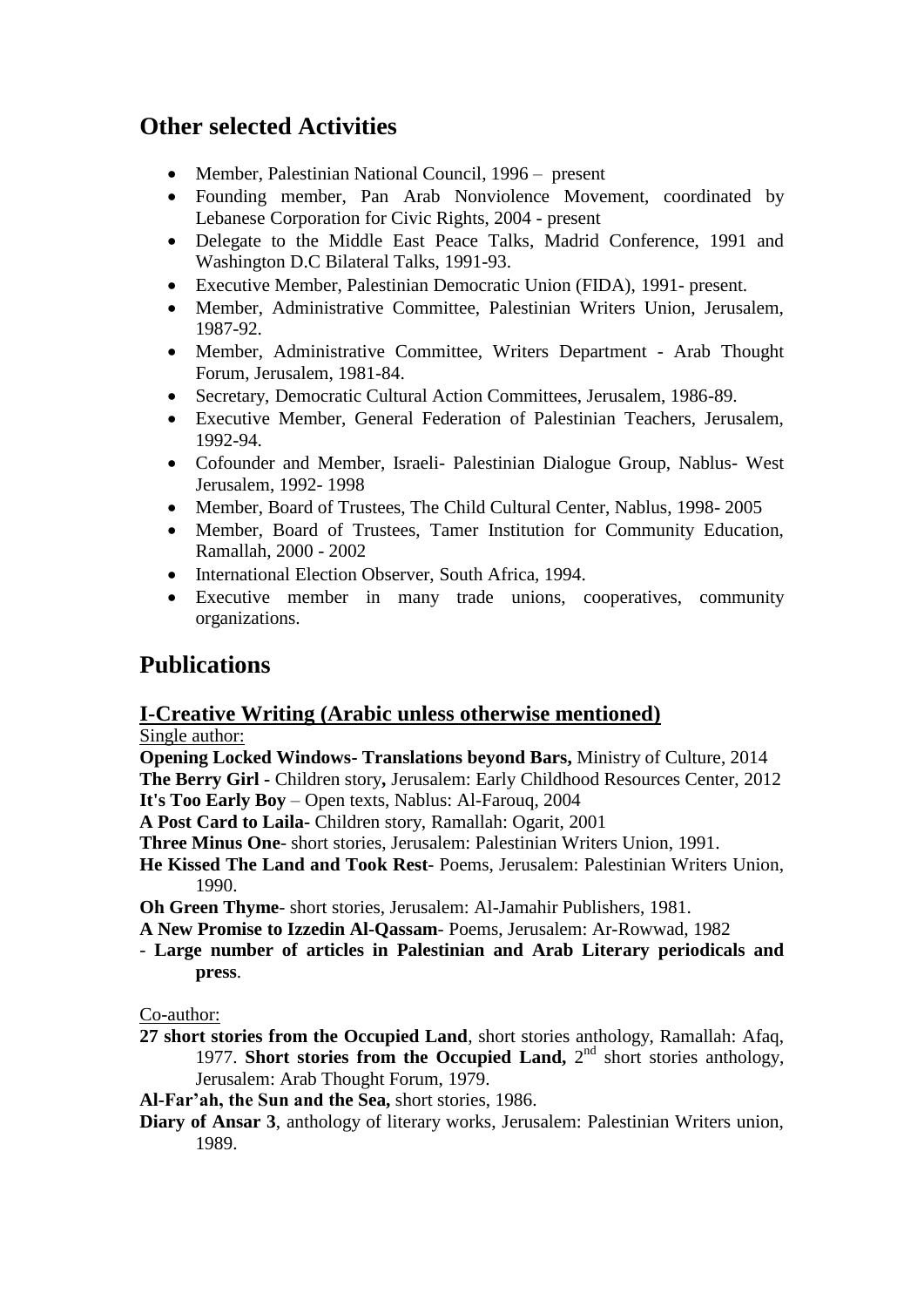**Homeland: Which Shines into the Childhood ……,** German-Israeli-Palestinian Reader, Germany: Brandes & Apsel Verlag, 1997. (English & German)

**Dialogue in Difficult times,** in **Breaking the Wall: The Social Responsbilities of Palestinian and Israeli Academics and Intellectuals at Times of Violent Conflict- An Introspective Search**. Barcelona, Spain: CCCB. (English)

#### II- Education

- **Attitudes of community colleges students in West Bank toward Science as a study subject and scientific content**. Unpublished M.A thesis: An\_Najah National University, Nablus, 1991.
- Assessment and Development of Class Environment- A case study in three 5th grade classes in Palestinian schools, **Al-Jama'a Al-Islamiyyah Journal** - Gaza, vol. 5(1), Jan. 1997.
- Effect of Gender and In-Service Training on Palestinian Science Teachers Attitudes, **An-Najah Journal** - ANU, Vol. 13 (1), January 1999.
- Training Teachers on Designing and Producing Scientific Demonstrations Using Disposable Materials. A paper submitted to **The First Palestinian Conference on Physics Teaching**, Bir Zeit University, Oct. 1995. (Arabic)
- Energy Concepts in School Science Curriculum in Palestine. A paper submitted to **The Second Palestinian Conference on Physics Teaching**, Bir Zeit University, Oct. 1997.
- Conceptual and Practical Difficulty of Science in Grade 3 as Perceived by Science Teachers in Nablus District Schools. A paper submitted to the **Conference on Primary Education**, Faculty of Educational Sciences (UNRWA), Ramallah, April 1998.
- Interaction of Palestinian Culture with Surrounding Cultures. A paper presented at **Euro Summer School 2001 Conference on Management of Ethno-Cultural Diversity**, Cecina – Italy: 7 – 17 July, 2001. (English)
- Author and coordinator of authors' team. **General Science, Grade 7**. Palestinian Ministry of Education, 2001.
- Short articles on science teaching, **Science Teaching**, Vol. 1, Issues 1,2,3 & 4 1996- 97.

#### **III- Social Work and Community Development**

- Community Contribution to Efforts of NGOs in Rehabilitation of Disabled Persons in Nablus – Palestine. A paper presented to the **Conference on rehabilitation of disabled persons** organized by Leibenshelfe- Gessen, Germany, July 1997. (English)
- **Experiences in Promoting Civil Society in an Emerging State: Establishing a Community Practice Center in Nablus – Palestine.** Independent Study Project (ISP) in partial fulfillment of MSW – McGill University – Montreal, Canada. 2000 (English)
- Community Development in Palestine: Concepts and Practice. A paper submitted to the **Conference on Community Development in Palestine** – Community Development Center, Ramallah – Palestine: 29-30 September 2001.
- Community Supportive Education: Helping Disadvantaged Children to Overcome Learning Difficulties Due to Socio-Economic Conditions, A paper presented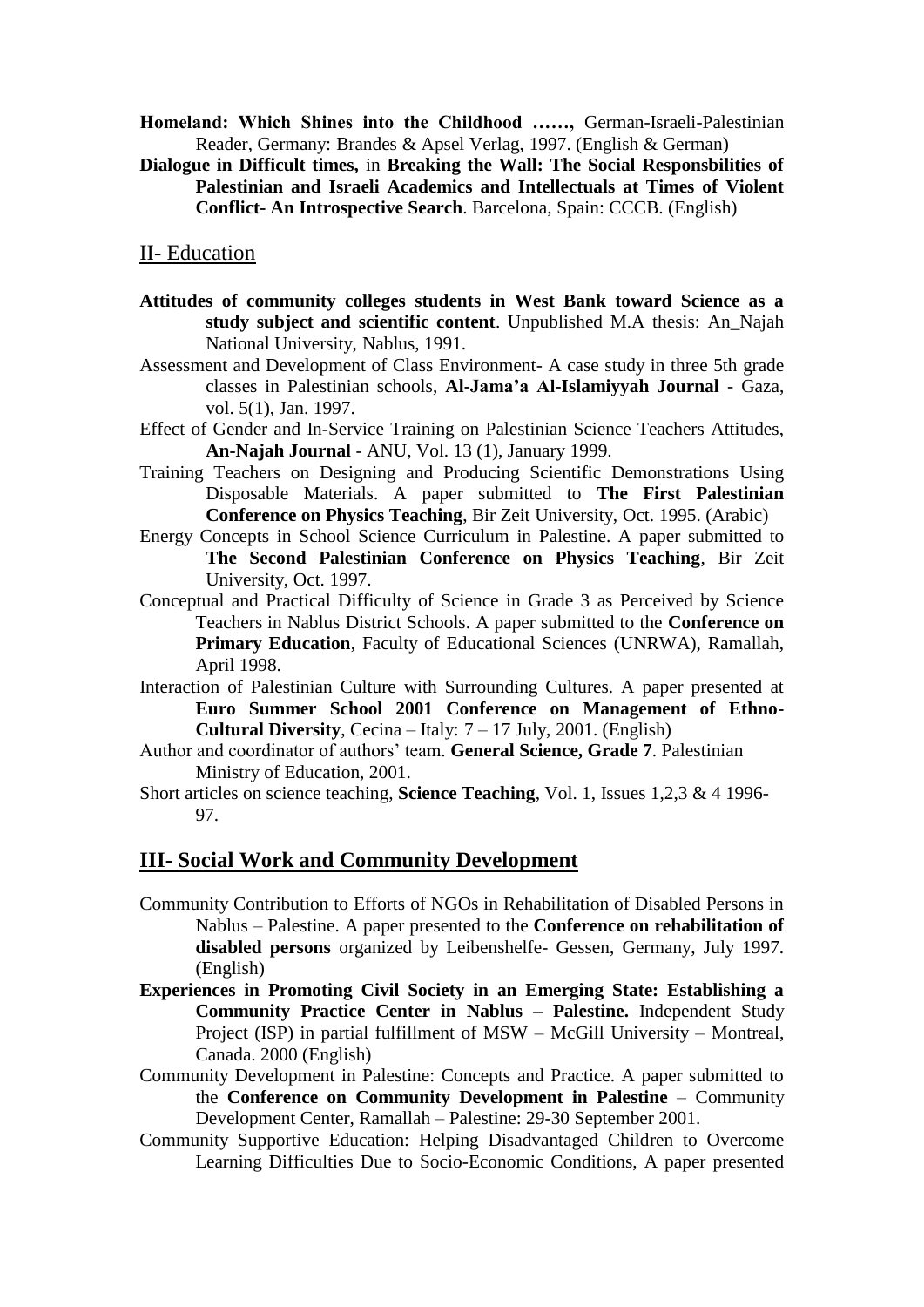at the **5 th international conference on the child**, Organization for the protection of children's rights, Montreal, Canada: 23 –25 may, 2002 (English)

- **Adopting rights-based approach to community practice: The experience of the Community Service Center/ Nablus, Palestine- A Case Study.** A thesis submitted to the Faculty of Graduate Studies and Research in partial fulfillment of the requirements of the degree of Ph.D, 2010. (English)
- Protecting Children Rights in Conflicts**:** A social-educational approach to the Palestinian situation. A paper presented at the 9<sup>th</sup> conference on Children **Rights** organized by Defense the Children International and An-Najah National University, September 2011.
- The Potentials of Welfare Mix in Palestine. A paper presented at the **Conference on Social Work Profession in Palestine,** organized by the department of sociology and social work, An-Najah National University, October 2011.
- The Experience of An-Najah National University in Social Responsibility. A paper presented at the **Conference on the Social Responsibility of Palestinian Universities,** organized by Al-Quds Open University, November 2011
- A Rights-based Approach to Non-violence. A paper submitted to the Conference on Arab Spring, organized by Future Foundation, January 2012.
- Revival of Non-Violence in Palestine: Some Conditions and Limitations**,** A paper Submitted to the **Conference on Peaceful Resistance in Palestine, Organized by All-qa', Beitsahour, Palestine, April, 30<sup>th</sup>, 2013**
- Transforming awareness into action/change**.** A paper submitted to the Conference on Legal empowerment strategies for the promotion of socioeconomic accountability, organized by: **Middle East and North Africa Regional**  Meeting on Legal Empowerment, Amman, Jordan, June, 19<sup>th</sup>- 20<sup>th</sup>, 2013.
- A Resisting Media Behind Bars, A paper Submitted to the conference on The Imprisoned Press, Organized by Abu Jihad Center for the Prisoners Movement, Ramallah, June,  $26<sup>th</sup>$ ,  $2013$ .

#### **III- Translations into Arabic**

#### **-Selected Poems and Short Stories**

A number of short stories and poems from different parts of the world

#### **- Studies in Development, Social and Economic Policy** (Examples)

- Shawa, Salma (2000). **Adapting to change: The case study of Four Palestinian NGOs in the West Bank and Gaza Strip**. Ramallah: The Forum for Social and Economic Policy in Palestine.
- Jad, Islah (1999). **Female-Headed Households: The Global Debate and the Palestinian Context**. Ramallah: The Forum for Social and Economic Policy in Palestine.
- Daoud, Yousof (1999). **The Determinants of Labor Force Participation Rate for Women in the West Bank and Gaza Strip**. Ramallah: The Forum for Social and Economic Policy in Palestine.
- Transparency International- TI (2013). **Global Report on Corruption in Higher Education**- **2012**. Berlin: TI.

### **Awards, fellowships and scholarships**

• Palestinian Writers Union prize in short story, 1989